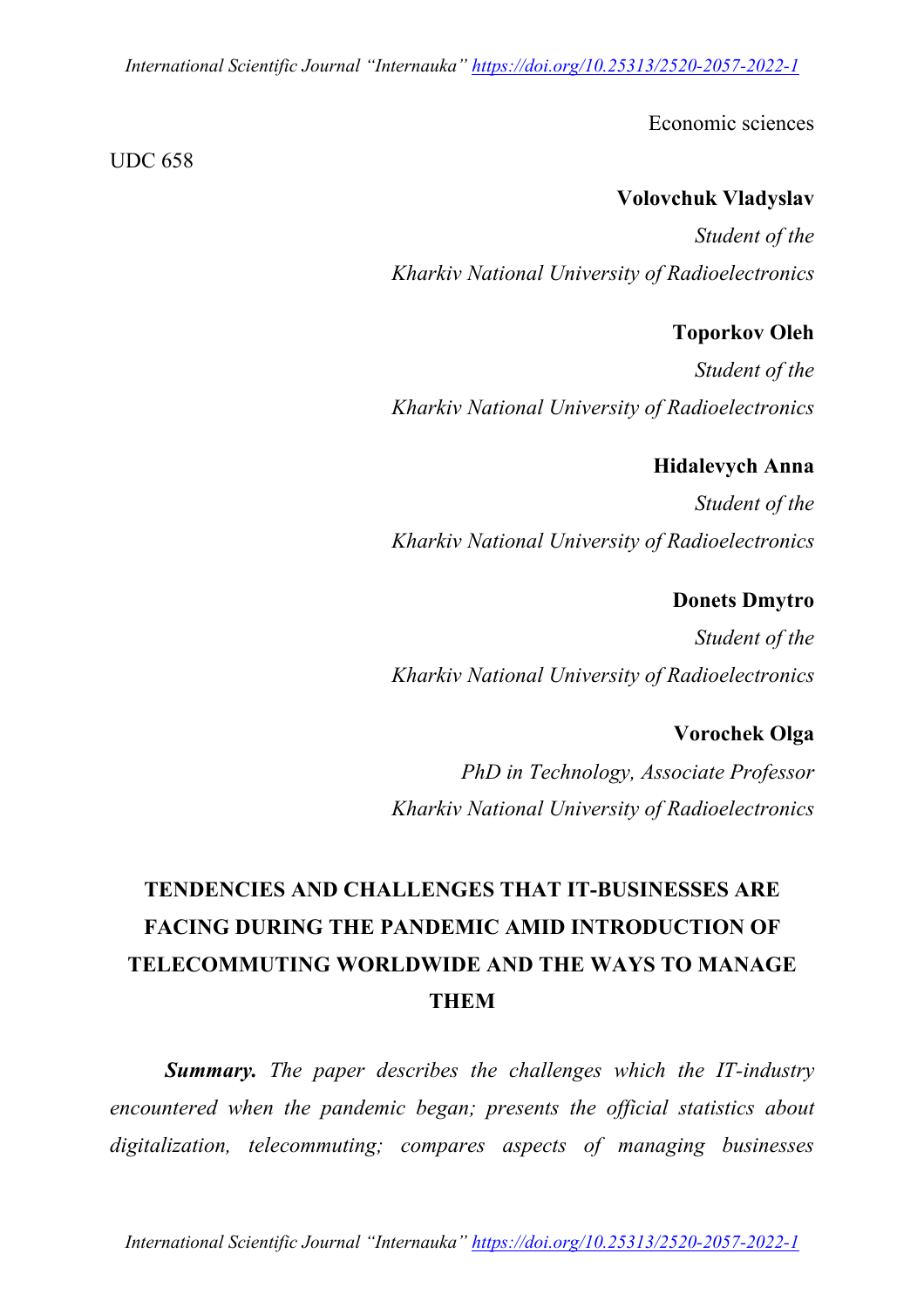*remotely and in the office; suggests several ideas of business supporting basing on our own business model.*

*Key words: pandemic, IT-business, business management, business model, KPI analysis, statistics.*

**Introduction.** Since the very beginning of 2020, the COVID-19 pandemic has been an issue that we all have had to deal with. The impact of the disease has been so disastrous to the world economy that many compare the situation to the one that was after WWII in 1945. The long list of areas which are vulnerable to the virus include leisure and hospitality jobs, mining and oil extraction jobs, travel, and transportation jobs etc. Needless to say about the huge change in our lifestyle, working schedules and time spending. The pandemic forced the companies to introduce remote work to their staff and everybody learned how to live in a new reality.

In the case of the IT-business, it would be quite interesting to investigate the impact of the COVID-19 pandemic on its development as well as the ways the IT-society has found to adapt and preserve the long-term tendency to market expansion. The IT-industry has faced many issues in production, distribution, marketing etc. Among the most pertinent and long-lasting effects are shortages disrupting the global supply chain. The outbreak in China impacted facilities producing components, which caused shortages of many different goods. Customers are delaying purchases because the pandemic shook an already uncertain global economy. Technology support may struggle to keep up with increased customer needs on applications.

The companies are particularly vulnerable in terms of workforce as the strict measures of lockdown have been deployed worldwide. Employees around the world have been sent home for work to reduce the chances of transmitting the virus in the office. Along with other businesses, IT-companies have to focus on arranging remote work facilities which include various technical equipment and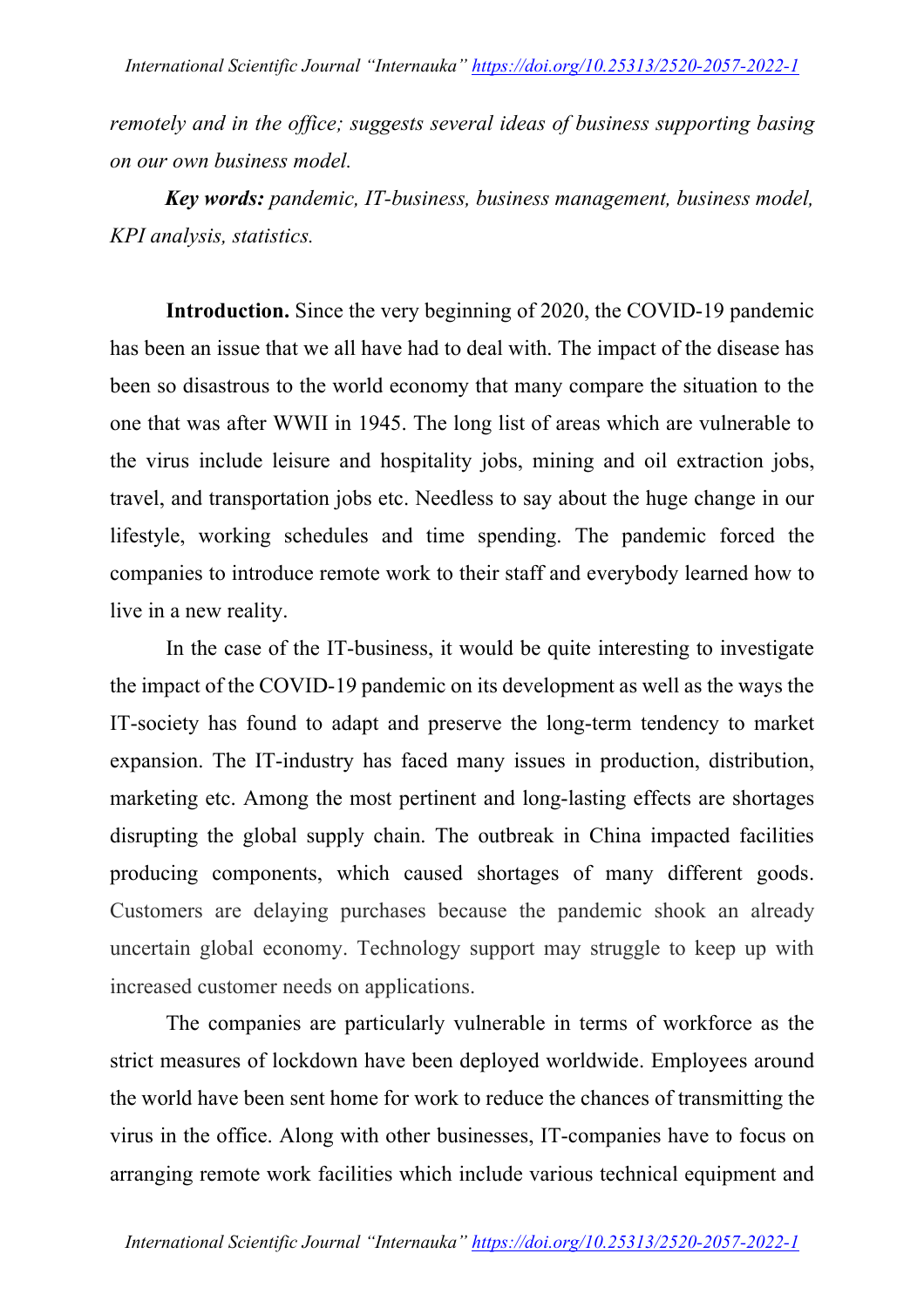applications. This is a problem not only for the IT-industry but, of course, one of the most serious.

Nevertheless, there are also the numbers which show some positive growth of IT-markets in several countries. Ukraine demonstrated 20 percent IT-market growth in 2020, exceeding \$5 billion in total exports for the first time. Another example is the Indian IT-industry with revenues growing from \$190 billion in 2020 to \$194 billion in 2021. In general, it has already become clear that several aspects of the development of the industry make the IT-market stay stable and experience some expansion.

Taking into account such controversial data, we decided to research the current state of the world IT-industry. Our goal is to analyze the data which is published by many credible sources – research centers, financial organizations, governmental institutions etc. We should focus on the problems which are either common for every area or distinguished only for the IT; make their impact on the industry clear for others and, of course, analyze the possible ways of work organization during the pandemic including designing an efficient business model as well as making its KPI (Key Performance Indicators).

# **A. The analysis of current situation in businesses because of the pandemic**

Due to the devastating impact of COVID-19 pandemic on businesses across the world the ways of running them have changed according to the challenges we faced.

Firstly, it is crucial to demonstrate the tendencies of digitalization which the COVID-19 brought about in 2020. Figure 1 shows the sharp increase of the percent of digital customer interactions as a proportion of all customer interactions, globally and across the three regions – Asia-Pacific, Europe, and North America.

All the four indicators of 2020 are above 50% with the lowest point of 53% in Asia-Pacific region, and 65% for North America. Moreover, such an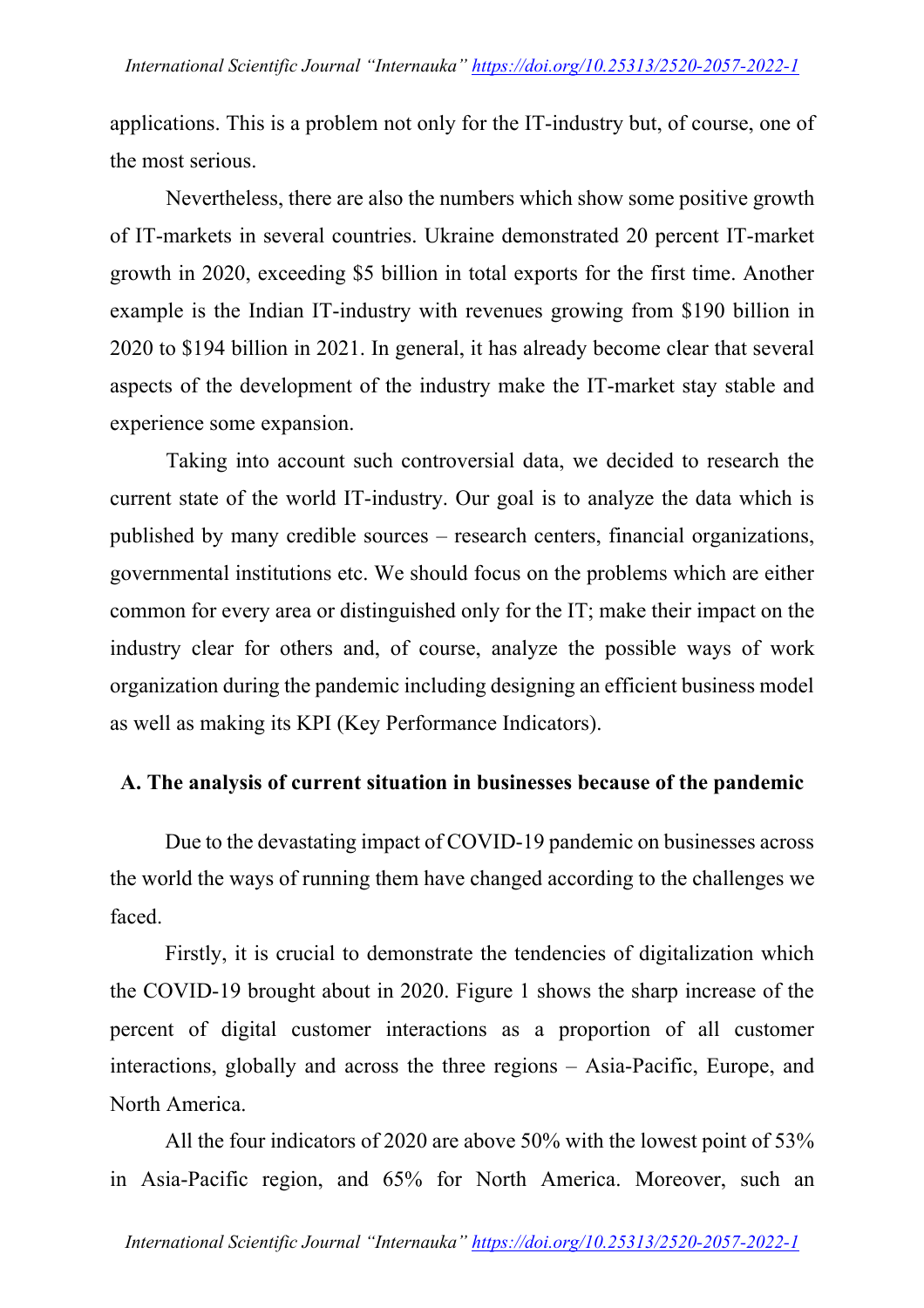extraordinary result was achieved in record terms – less than 8 months counting from December 2019. Basically, the world economy reached such numbers for the first time, and nowadays the majority of customer interactions are made online.



#### **Fig. 1. Acceleration of digitalization of customer interactions in 2020 [1]**

The same accelerated speed can be seen in the emergence of a variety of digital products and services. Companies started to create digitally enhanced offerings or refocused their existing products [1]. The study shows that the average share of partially or fully digitized products has exceeded 50% in most developed or developing countries.

When thinking of what has been happening since the beginning of the world pandemic in February 2020, we cannot diminish such an important part of global work organization as a rollout of remote work facilities. Due to the severe quarantine measures the employers couldn't be allowed to keep workers in offices, and that is why hundreds of millions of people were introduced to new conditions of their work.

From [3] we can understand that, having the quarantine measures been implemented, many developing countries experienced the decrease in broadband speed during March and April 2020, likely reflecting peaks in Internet access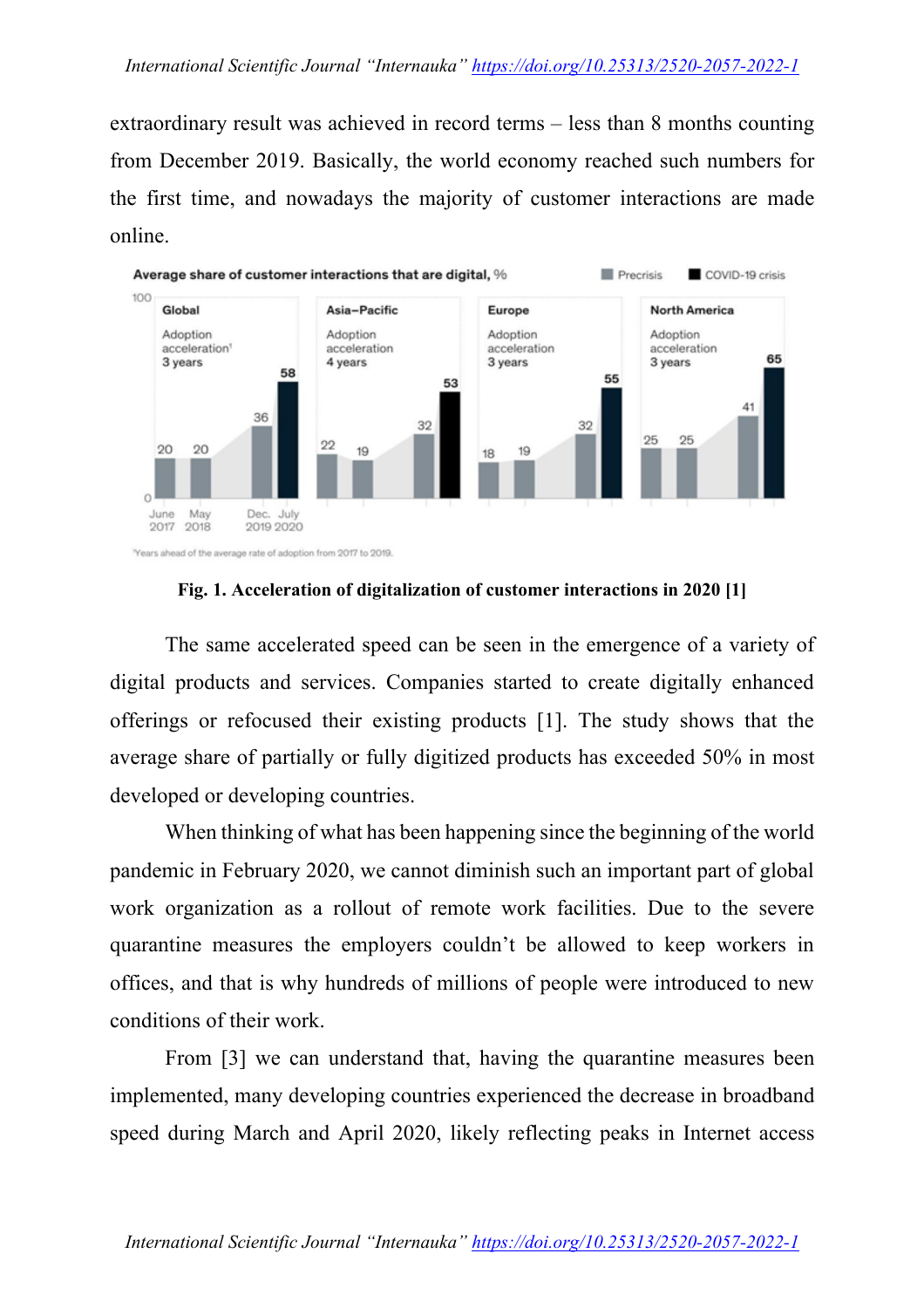combined with changes in behaviour and traffic flow as, for instance, more people began to work from home. [3, p.10].

Apart from technical issues, like the one mentioned before, there also have been concerns about the mental health of employees who have been forced to change their usual work schedule. The result of the survey conducted by [4] shows the COVID-19 being the main reason for people working remotely – about 45% of all respondents said so. At the same time, 46% of respondents said the companies they work for would rather keep telecommuting after the pandemic (Fig. 2).



**Fig. 2. Telecommuting**

Undoubtedly, almost everyone struggles when working remotely, and there are many reasons why. Figure 3 represents the issues which the people find the most challenging when working from home. Apart from loneliness, which is typical in such situations, there are problems with person-to-person interaction, dealing with several technical aspects of telecommuting, concentration on work, and, which is the most crucial one, motivation - which usually stands as the main contributor to work.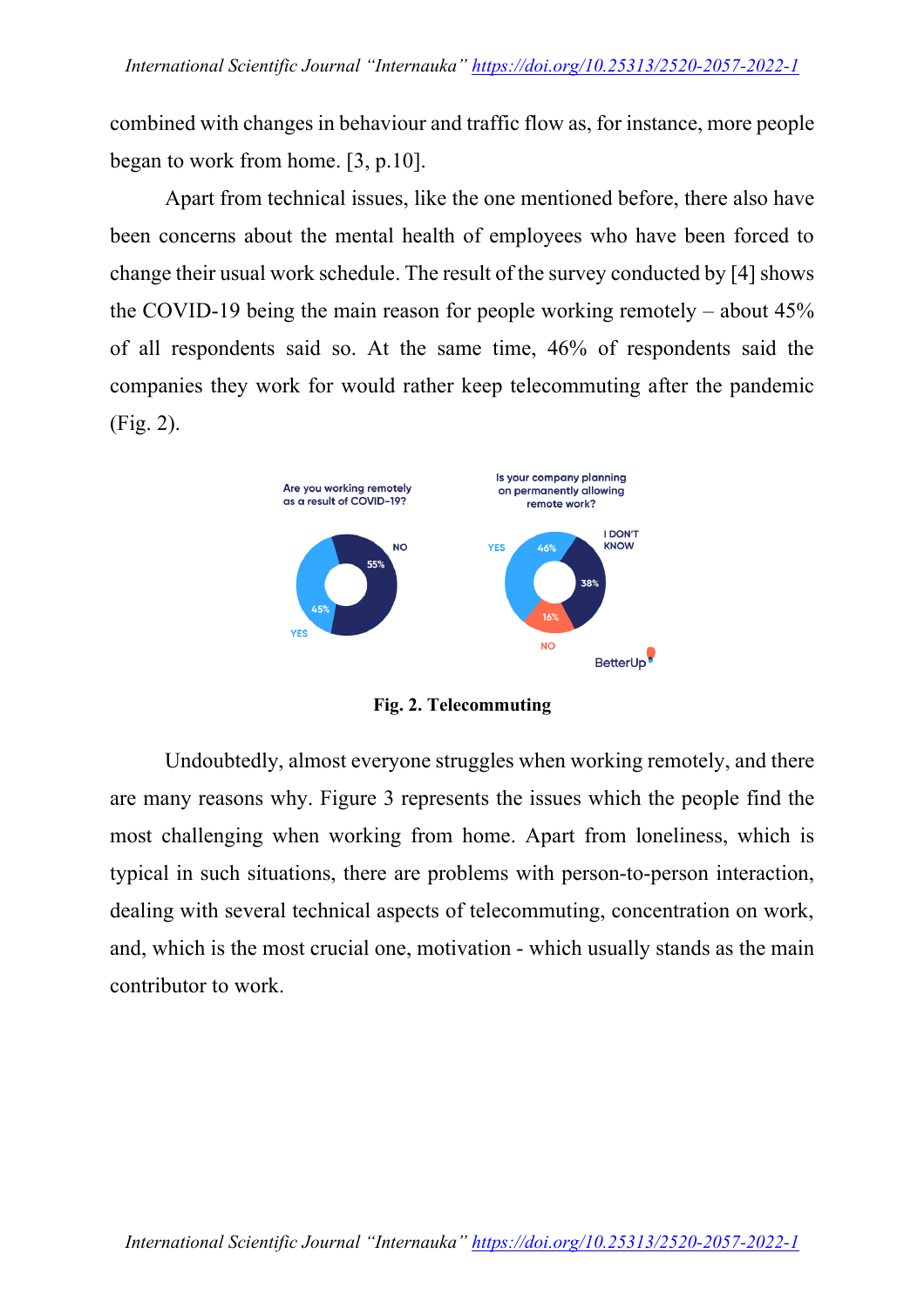

#### What's your biggest struggle with working remotely?

**Fig. 3. Biggest struggles of people working remotely**

The shift from a physical workspace to a remote office was a big challenge both for employees and managers. Nevertheless, some companies reported accelerations in digitalization of their internal processes like back-office and production, indicating multiple times faster move to a remote work model than they thought it would take (Fig. 4).

Executives say their companies responded to a range of COVID-19-related changes much more quickly than they thought possible before the crisis.

Time required to respond to or implement changes,<sup>1</sup> expected vs actual, number of days

|                                                                     |                 | Crganizational changes | Industry-wide changes                |
|---------------------------------------------------------------------|-----------------|------------------------|--------------------------------------|
|                                                                     | <b>Expected</b> | Actual                 | <b>Acceleration factor, multiple</b> |
| Increase in remote working and/or collaboration                     | 454             | 10.5                   | 43                                   |
| Increasing customer demand for online purchasing/services           | 585             | 21.9                   | 27                                   |
| Increasing use of advanced technologies in operations               | 672             | 26.5                   | 25                                   |
| Increasing use of advanced technologies in business decision making | 635             | 25.4                   | 25                                   |
| Changing customer needs/expectations <sup>2</sup>                   | 511             | 21.3                   | 24                                   |
| Increasing migration of assets to the cloud                         | 547             | 23.2                   | 24                                   |
| Changing ownership of last-mile delivery                            | 573             | 24.4                   | 23                                   |
| Increase in nearshoring and/or insourcing practices                 | 547             | 26.6                   | 21                                   |
| Increased spending on data security                                 | 449             | 23.6                   | 19                                   |
| Build redundancies into supply chain                                | 537             | 29.6                   | 18                                   |

'Respondents who answered "entry of new competitors in company's market/value chain" or "exit of major competitors from company's market/value chain"<br>"are not shown; compared with the other 10 changes, respondents are much

**McKinsey** & Company

#### **Fig. 4. Time required to implement changes**

*International Scientific Journal "Internauka" https://doi.org/10.25313/2520-2057-2022-1*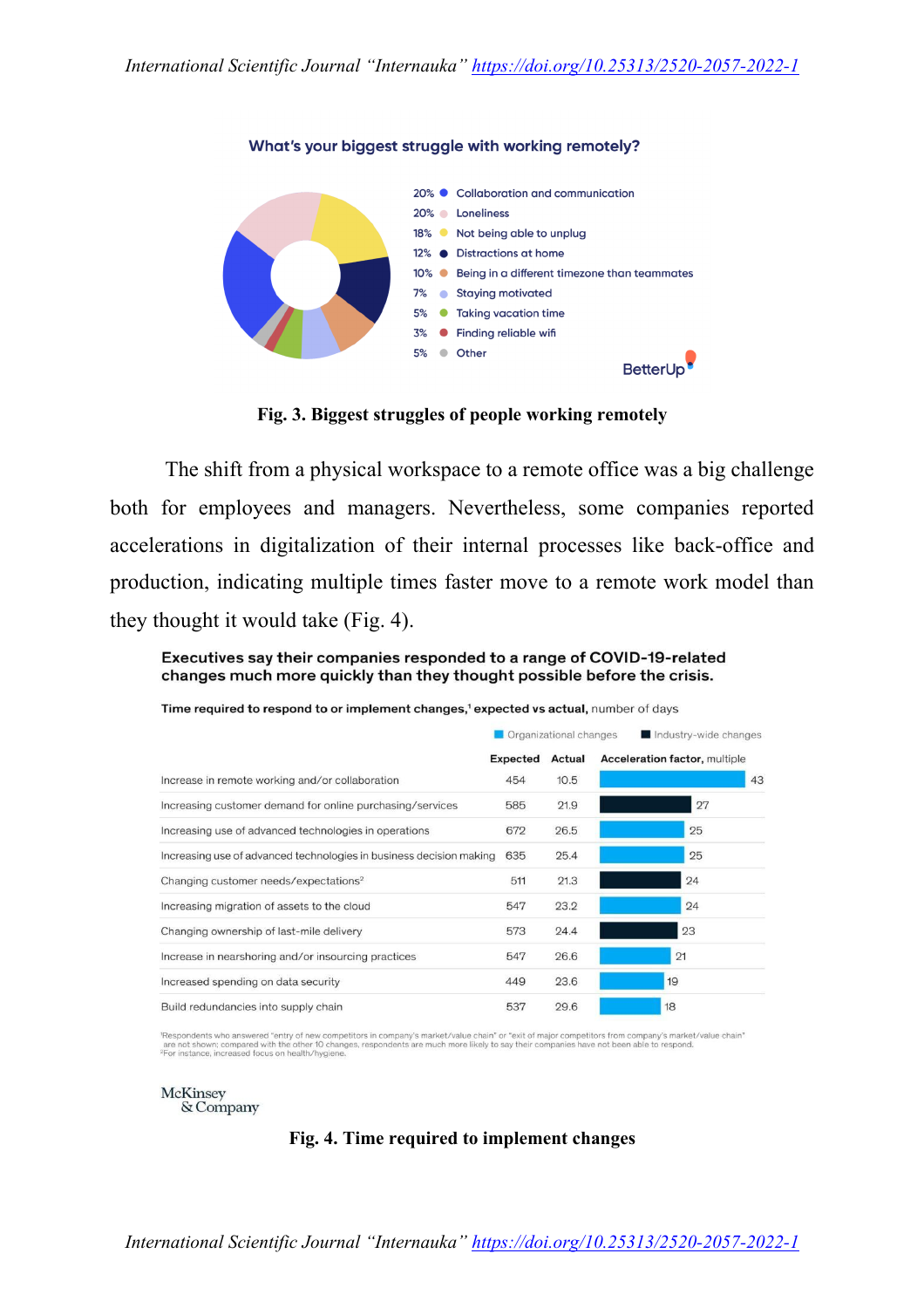#### **B. Tendencies and issues faced by the IT business during the pandemic**

A recent World Bank working paper uses the World Bank Enterprise Surveys (ES) from 2019 and 2020 along with a series of follow-up surveys conducted since the outbreak of the pandemic to assess the effect of the COVID-19 on business closures [5]. The original ES data collection shows that firms that survived the COVID-19 crisis are older and more productive; they also tend to be innovators and use digital technology.



#### **Estimated Exit Rates Across Countries**

**Fig. 5. Exit rate of different businesses during the pandemic [5]**

There are certain IT-business characteristics which improve the likelihood of businesses surviving. The introduction of new products on the market shows the significance of businesses' ability to adapt to rapidly changing market conditions to increase firms' resilience in a time of crisis. Similarly, the use of technology, which has become particularly relevant during the COVID-19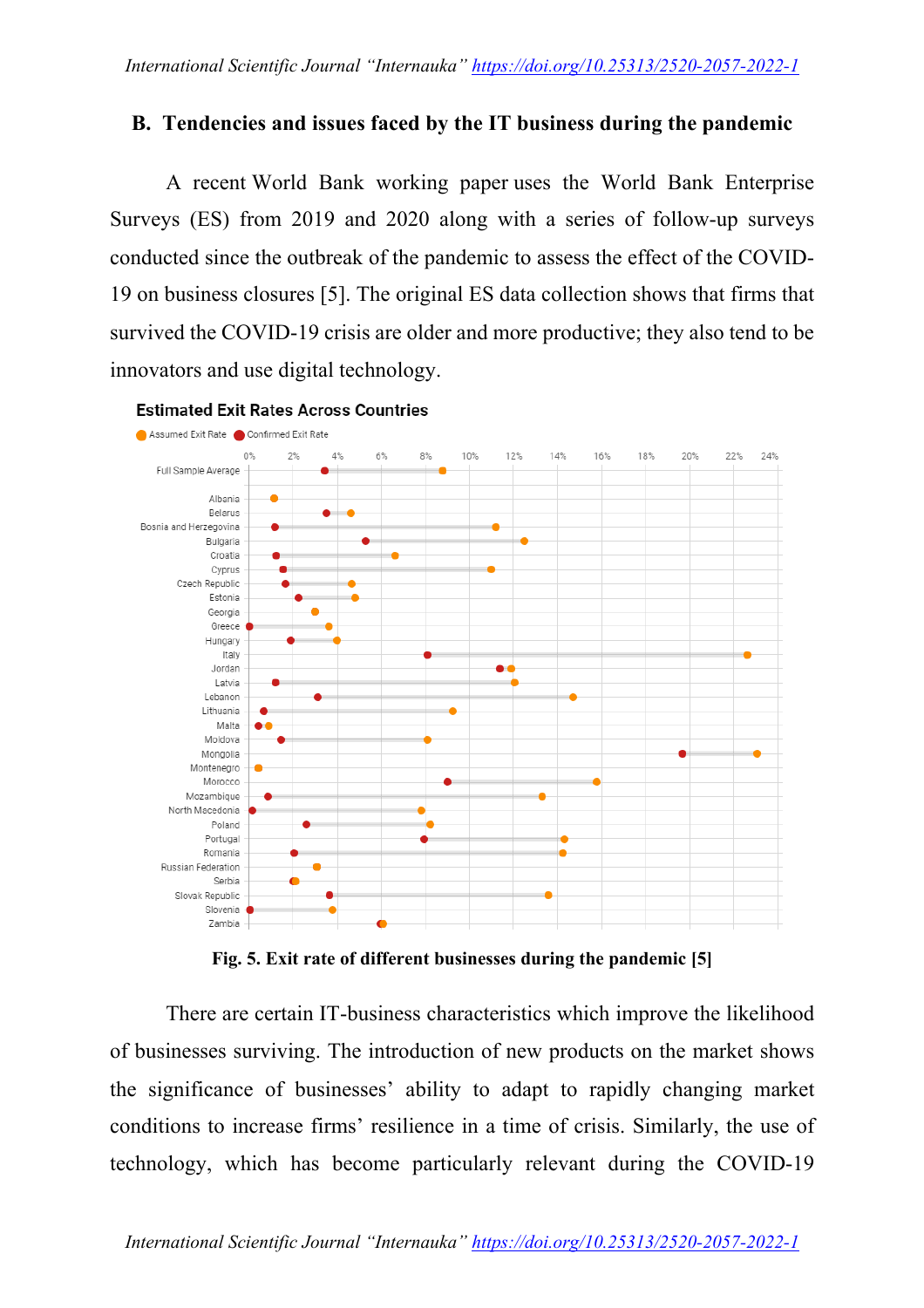pandemic to offset the physical remoteness imposed by the social distancing requirements, is crucial for survival. The role of mitigating factors, such as innovation and digitalization, is stronger for smaller firms.

Most IT-companies already have business continuity plans, but those may not fully address the fast-moving and unknown variables of COVID-19 [6]. Typical contingency plans are intended to ensure operational effectiveness following events like natural disasters, cyber incidents, and power outages, among others. They don't generally consider the widespread quarantines, extended school closures and added travel restrictions that may occur in the case of a global health emergency.

The crisis raises several unique challenges for IT-businesses. Some of them are mentioned below.

- Cybersecurity risks are likely to rise because of more people working remotely.

To respond to pandemic-related changes, IT teams had to connect thousands of endpoints and personal devices of each employee. Due to the speed of the adjustments, security wasn't a top priority for organizations. The primary goal was to provide network access to workers.

Today, high-tech firms face more security threats than ever before: the increasing number of networks and end-user devices produce additional vulnerabilities. The existing security infrastructures require constant improvements. A lot of companies heavily employed AI and machine learning technologies to prevent and combat sophisticated cyber-attacks. To improve cybersecurity in your company, a strong VPN security policy must be defined. Also it is recommended to identify critical features that need to remain onsite, and which can be removed; to develop customized protocols based on the security threats faced by the company.

A slowdown in recruiting resulting from the crisis could affect a future pipeline of skilled workers.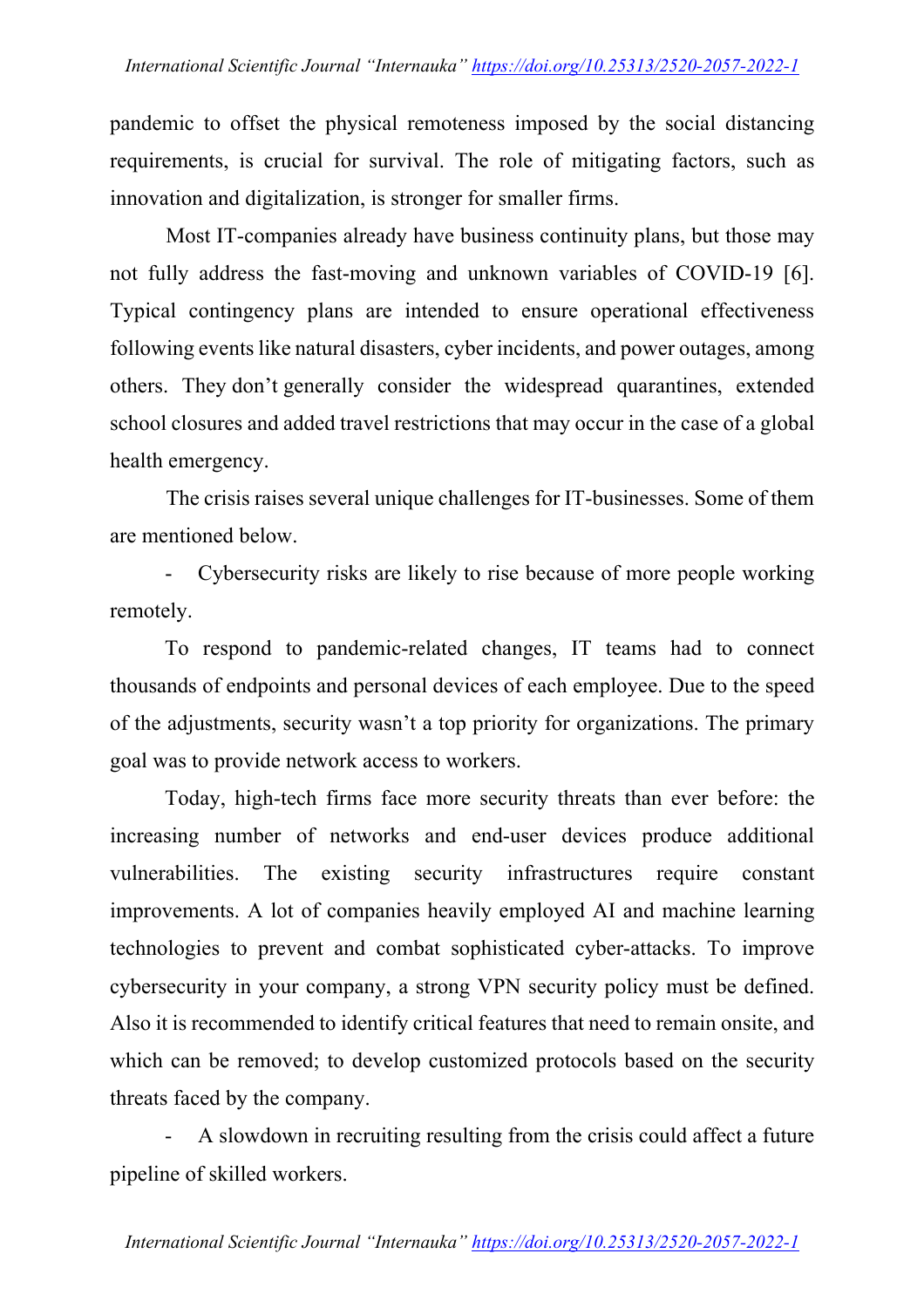#### *International Scientific Journal "Internauka" https://doi.org/10.25313/2520-2057-2022-1*

The problem is that due to the pandemic, the number of qualified IT engineers has decreased, and the demand for them is still great. Companies should think about ensuring a continuous flow of new staff to save themselves from the lack of experienced workers in the future.

The crisis underscores the need for flexible, resilient business models, including increased focus on cash-flow forecasting, impacts on supply-chain and remote-working technologies.

Remote working is much less likely to meet customer expectations better than it did before the crisis; the changes that have done so best are, unsurprisingly, responses to the increasing demand for online interactions and to changing customer needs. Investments in data security and artificial intelligence are the changes respondents most often identify as helping to position organizations better than they were before the crisis.

However, the crisis also gives opportunities to improve or develop new business strategies [7]. We collected some common business strategies that companies have adopted to survive and thrive during the pandemic.

#### *Investing in innovation*

To stay afloat, IT-companies have had to ensure that their employees are able to continue working from home, and their services can be bought or accessed online. This has meant the development of new software, digital systems, and communication methods.

#### *Taking businesses online*

Due to the pandemic companies that had never considered going online were suddenly forced to digitize their businesses. Online shopping – eCommerce – has become the main method of purchasing for consumers globally. This is also a good opportunity for IT outsourcing firms to provide their services to such companies.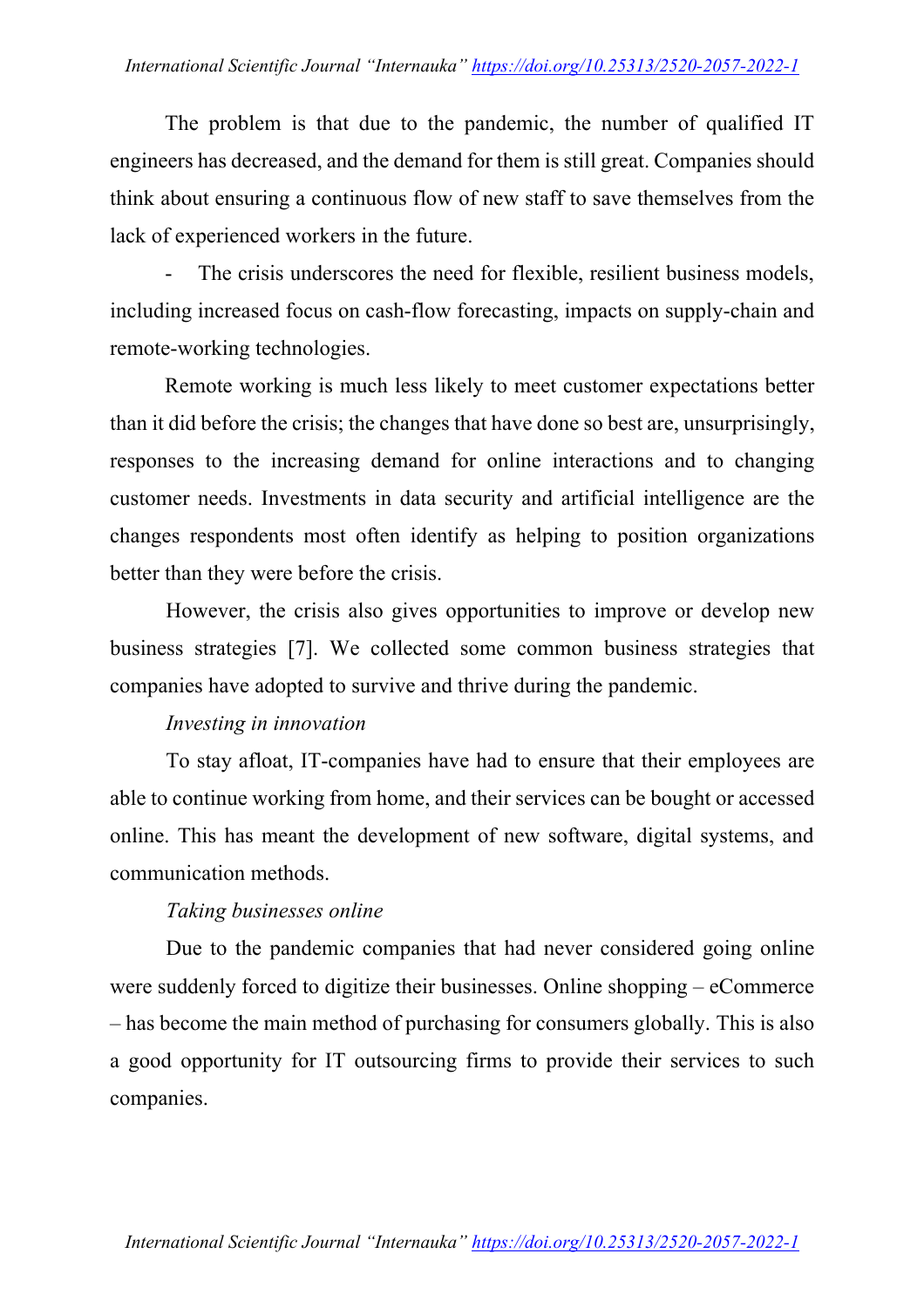### *Changing the business model*

To survive, businesses must be resilient, adaptive, and creative. One solution is agility. Business agility is an organization's capability to adapt quickly, respond rapidly, be creative, lead change and maintain its competitive advantage when faced with difficult problems. If a business can remain agile throughout these periods, then its chances of success and survival are much higher.

# *Rebranding the company image*

With fewer resources to fall back on and a smaller network of customers, small businesses have suffered from the pandemic more than larger ones. One strategy for keeping up with the larger companies is rebranding. This is because it helps to change customers' perceptions of the brand and encourages them to engage with it.

More of daily life now takes place online as consumers adopted mobile banking, video calls, remote education, eCommerce, telehealth. Web replaced inperson interactions during disruptions, and online channels became the major means of communication. Here are three technologies that have been increasingly incorporated during COVID-19:

Moves to the cloud. Organizations accelerated their plans to move additional workloads to the cloud computing platforms to gain the flexibility needed to handle eventuality.

Telehealth. Virtual doctor visits and other forms of remote-tracking software helped alleviate the crowds at hospitals and bring more care to more people.

Automation technology tends to require only minimal maintenance and human intervention in most cases. Plus, computers can't be affected by global pandemics.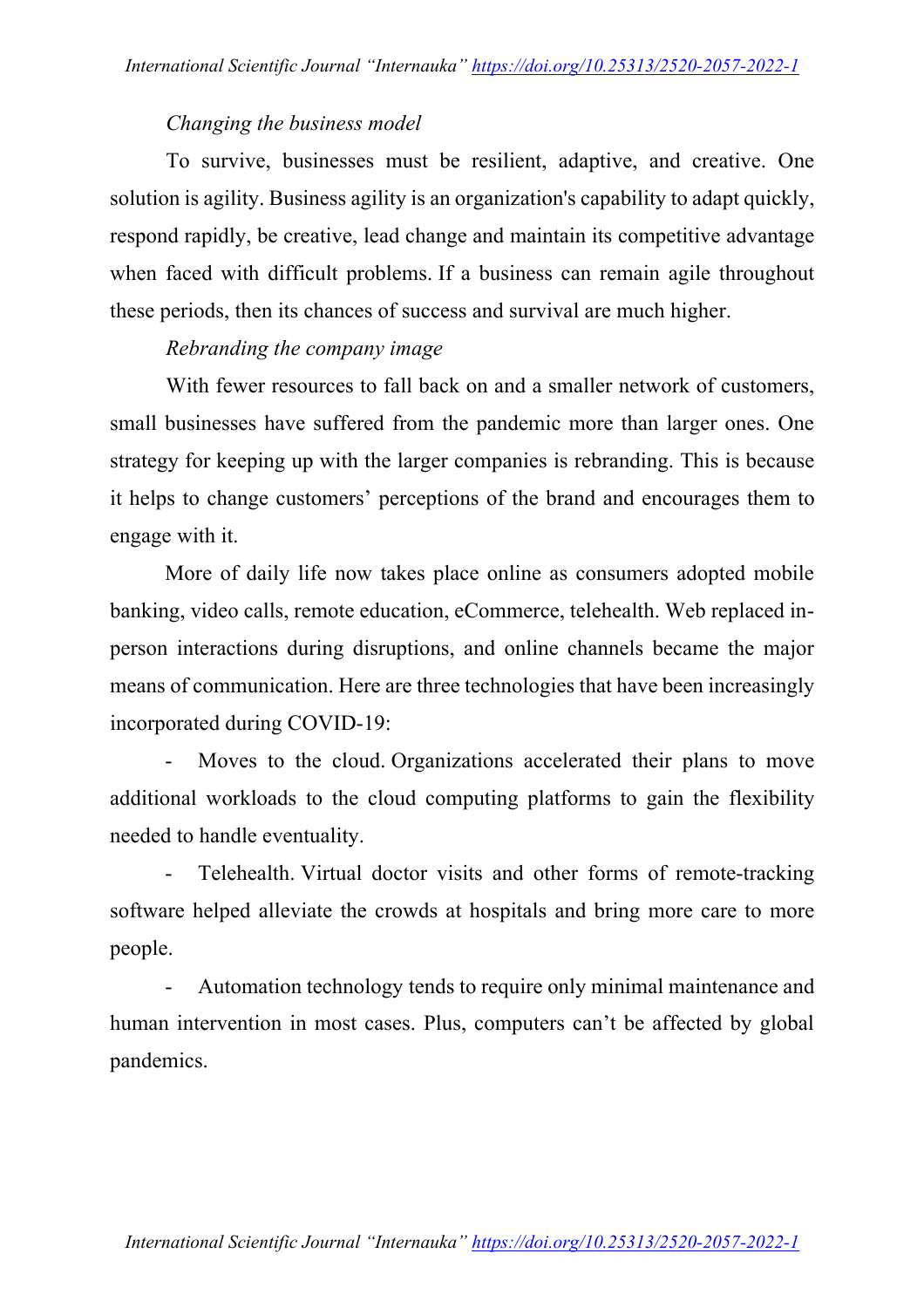# **C. Remote vs Office. Things needed to be considered when working remotely.**

# 1. Comparison of remote work and work in the office

As we already mentioned before, the development of the pandemic led to the need to create safe working conditions for employees. It is for this purpose that companies have begun the transition to remote work. However, many of them are already openly declaring their intention to continue working remotely (in whole or in part) even after the end of the pandemic. In our opinion, this is due to the fact that the remote system has other potential advantages over a full-fledged office format.

If we talk about these advantages in terms of ordinary workers, we can highlight the following points:

- There is no need to spend time and money on the way to the office.
- Workers presumably have more free time for themselves.
- It gives them an opportunity to work "at their own pace".
- Comfortable atmosphere at home.

And if we take into account the impact of remote work on the company as a whole, then there are also some pros. More specifically:

- Opportunity to attract talented specialists, regardless of their location.
- Reducing the cost of renting premises and arranging office space.

• An increase in employee productivity (which is proven by a 2-year Stanford research) [9].

● It becomes easier to grow and scale the company as there is no need to worry that you will outgrow your office.

We can be sure that the representatives of the domestic IT field agree with the advantages of remote work described above, analyzing the results of the survey of the Ukrainian IT-professionals [10]. We decided to choose this one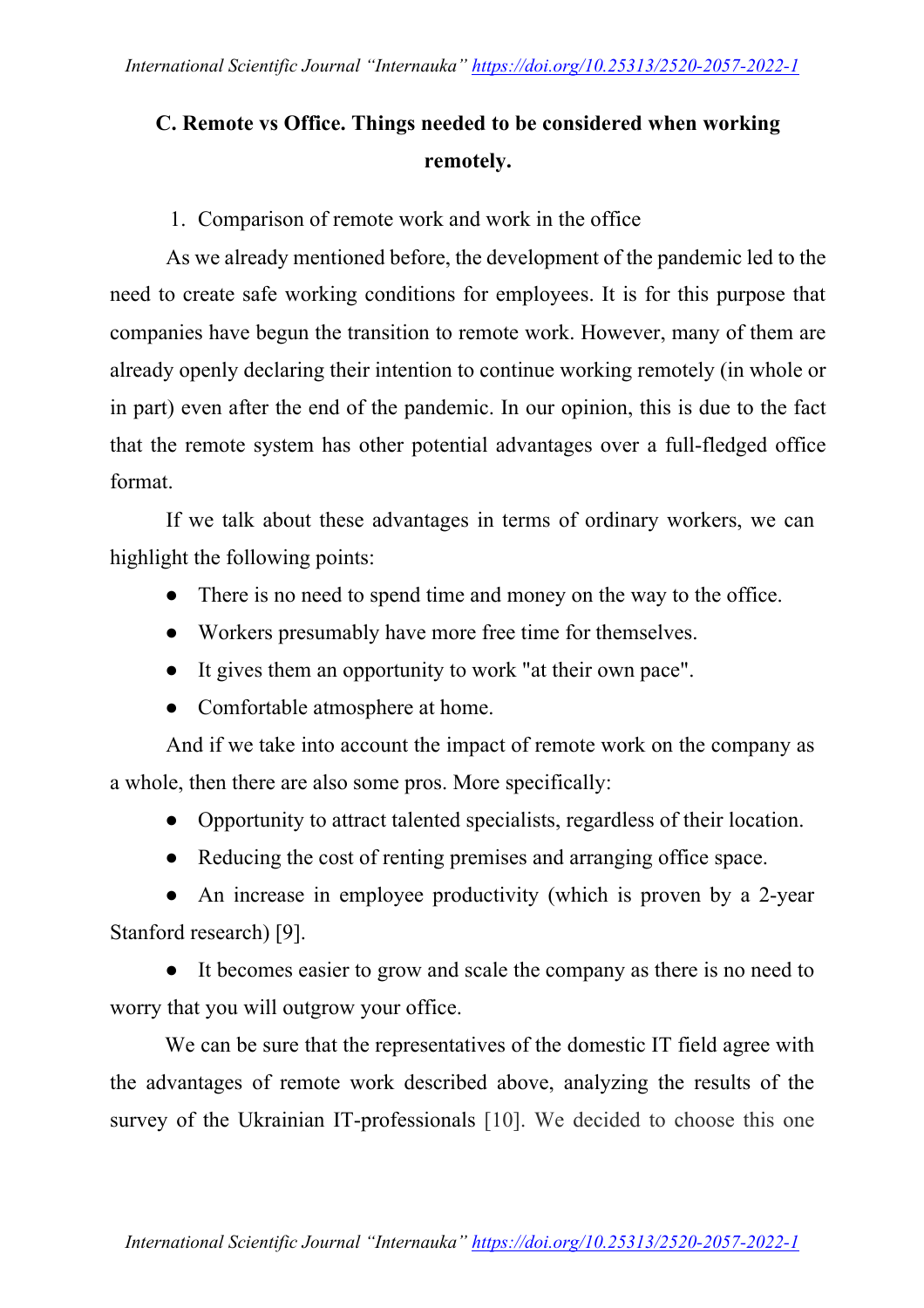because Ukraine is a country where the IT-industry is developing quite rapidly amid COVID-19 pandemic.



**Fig. 6. Benefits of working at home according to Ukrainian IT-sector workers**

However, here we can also see that 5% of respondents do not see any significant benefits in remote work. And if you consider the following diagram, it becomes clear that not all employees of IT companies are satisfied with the remote form:

|    | Do you like working remotely?                                                   | <b>Contractor</b> |
|----|---------------------------------------------------------------------------------|-------------------|
|    | 45%<br>Yes, but not all the time                                                | 43%<br><b>Yes</b> |
| 3% | Want to return to -<br>Not decided yet<br>8% Rather dislike<br>2%<br>the office |                   |

**Fig. 7. A diagram showing preferences of IT-sector workers in working conditions**

If we consider the benefits of office work from the employees' point of view, we can highlight the following statements:

- Live communication and socialization.
- Ease of communication with colleagues, faster resolution of work issues.
	- A clearer schedule (during teleworking, many work overtime).
		- Easier to concentrate.
		- Well-equipped workplace.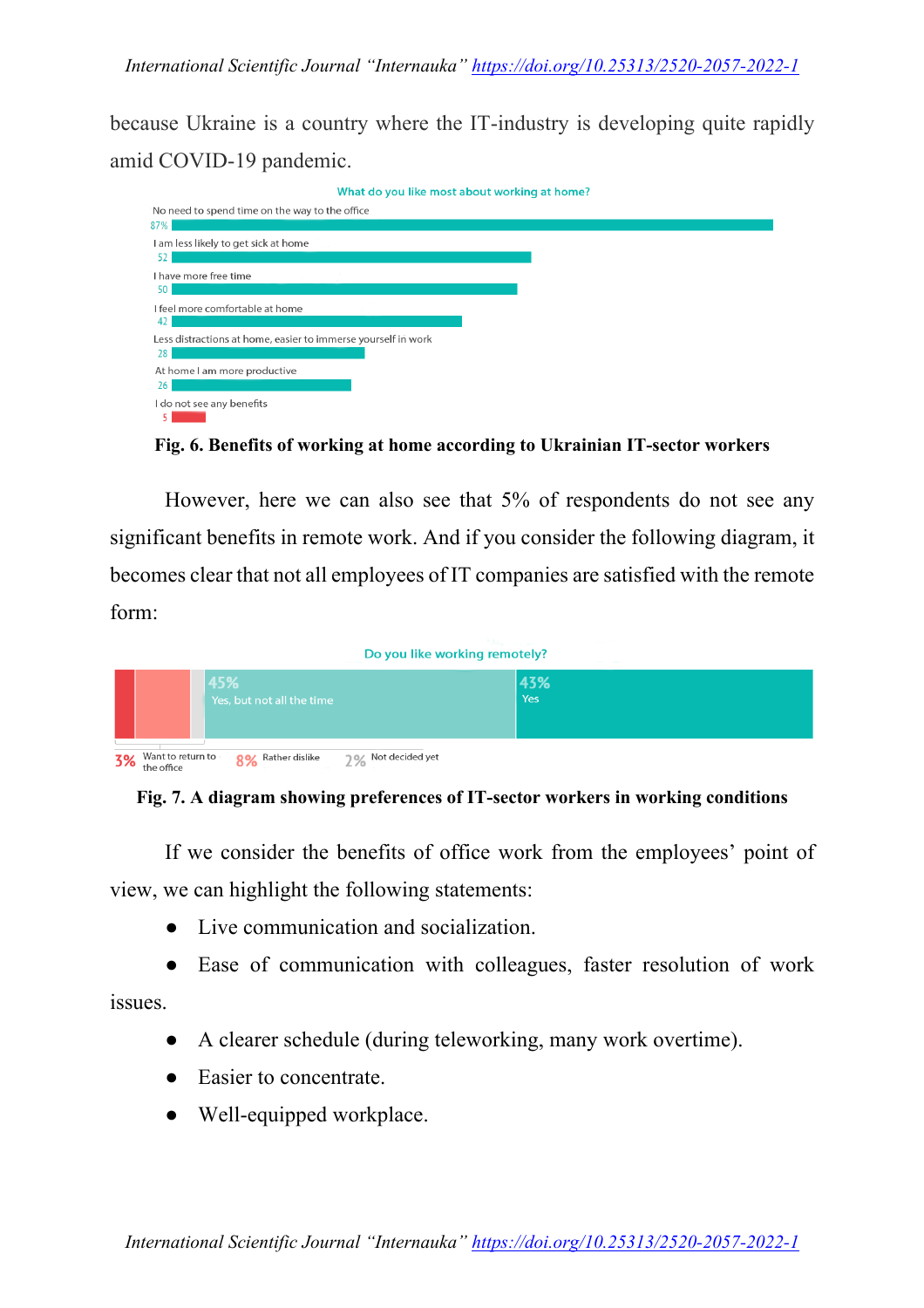A clear work-home separation that helps more effectively resist burnout.

And from the point of view of company in general:

• Easier to monitor employee productivity.

Employers are worried that employees may be misleading them. For example, complain about the lack of the Internet, disconnection and delay the submission of reports. And these worries are not in vain: in 2020, the job search service JobList conducted a study involving 958 people from the United States. As a result, 83% of respondents honestly admitted that since the transfer to the remote form of work in one way or another they deceived their managers and colleagues [11].

- Easier document management.
- Higher level of security for storing corporate information.

The fact is that in the remote form of work, employees mostly use their own technological means, often completely unprotected from any intrusions from the outside. These devices become objects of storage of corporate data, personal and other confidential information. Thus, the parameters and content of professional communications from the standpoint of their storage become the area of responsibility of ordinary employees.

Most of these points can be proven, once again, by analyzing the results of the aforementioned survey of Ukrainian IT-community. For example, the following diagram shows exactly what benefits the employees see in working from office and the results obtained coincide with the conclusions we reached: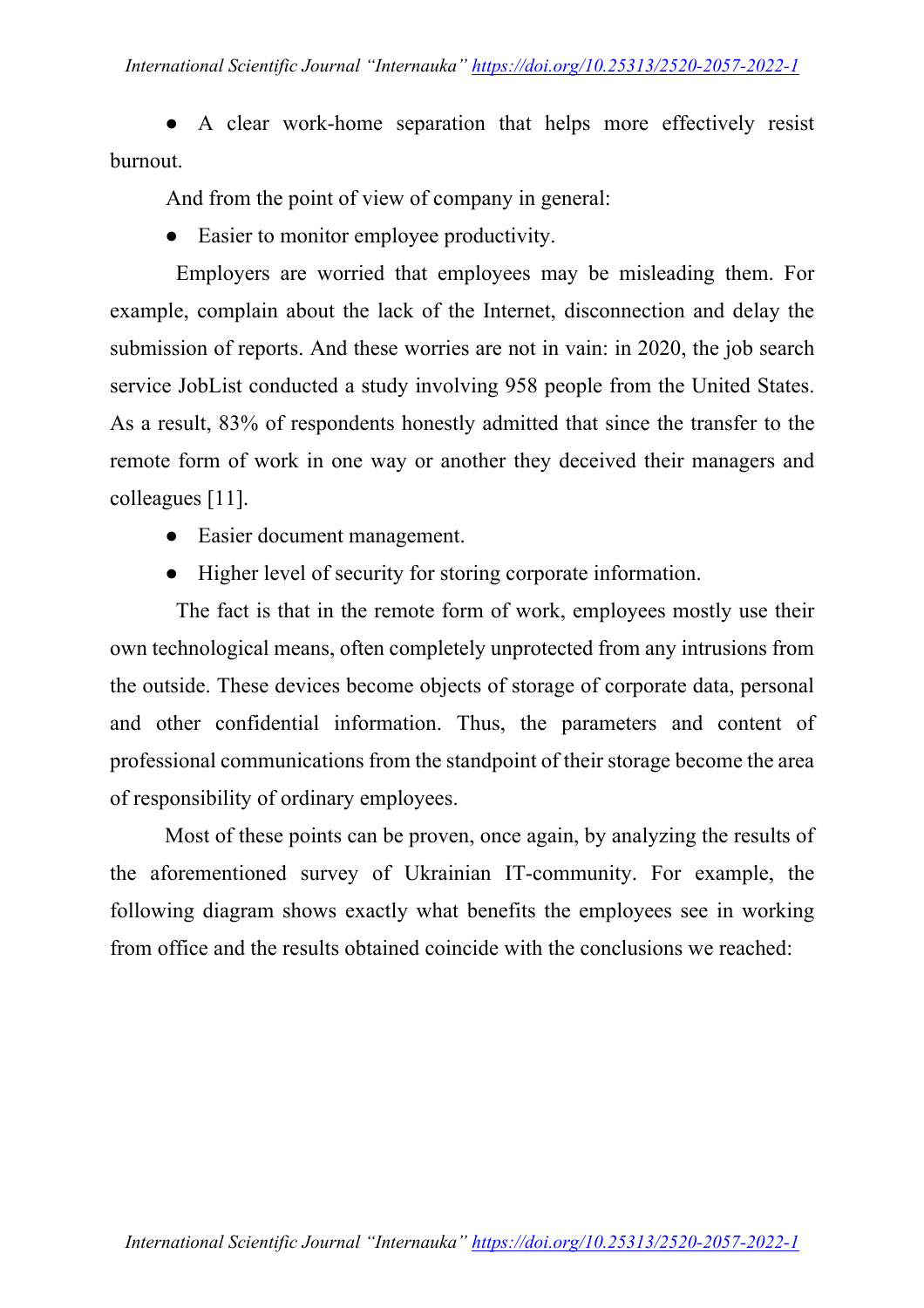What are the main advantages of working in the office?

| Opportunity to get better acquainted with the team, to work together |  |
|----------------------------------------------------------------------|--|
| 72%                                                                  |  |
| Opportunity to communicate with other people<br>64                   |  |
| Quick resolution of work issues<br>59                                |  |
| Reason to leave the house<br>54                                      |  |
| Well-equipped workplace<br>30                                        |  |
| Better opportunities to focus on work tasks<br>28                    |  |
| Food, good recreation areas<br>15                                    |  |
| I do not see the advantages of working in the office                 |  |

**Fig. 8. Results of the survey about pros of working in the office**

So, although telecommuting has a number of advantages over the office, both in terms of ordinary workers and their employers, it is still not ideal and creates a number of new challenges for companies that they still have to overcome.

2. Key features that should be considered when the remote work is being arranged

In A, we described the results of the rapid digitalization which became possible due to the pandemic. In addition, we showed the results of the survey concerning the possible future of telecommuting - nearly half of the respondents thought that they expect it to be kept by the employers after the pandemic ends. However, the companies might experience several technical issues if it comes to replacement of the work at office by telecommuting. That is why we want the employers as well as their employees to pay enough attention to these things:

• Technical equipment. The IT-industry is a huge field and there are situations when a person does not have a thing that they used to have in the office. This must be a concern of both an employer and an employee.

● Corporate services. On the part of employees, there may be a decrease in the level of availability of corporate services. That is, the more people use the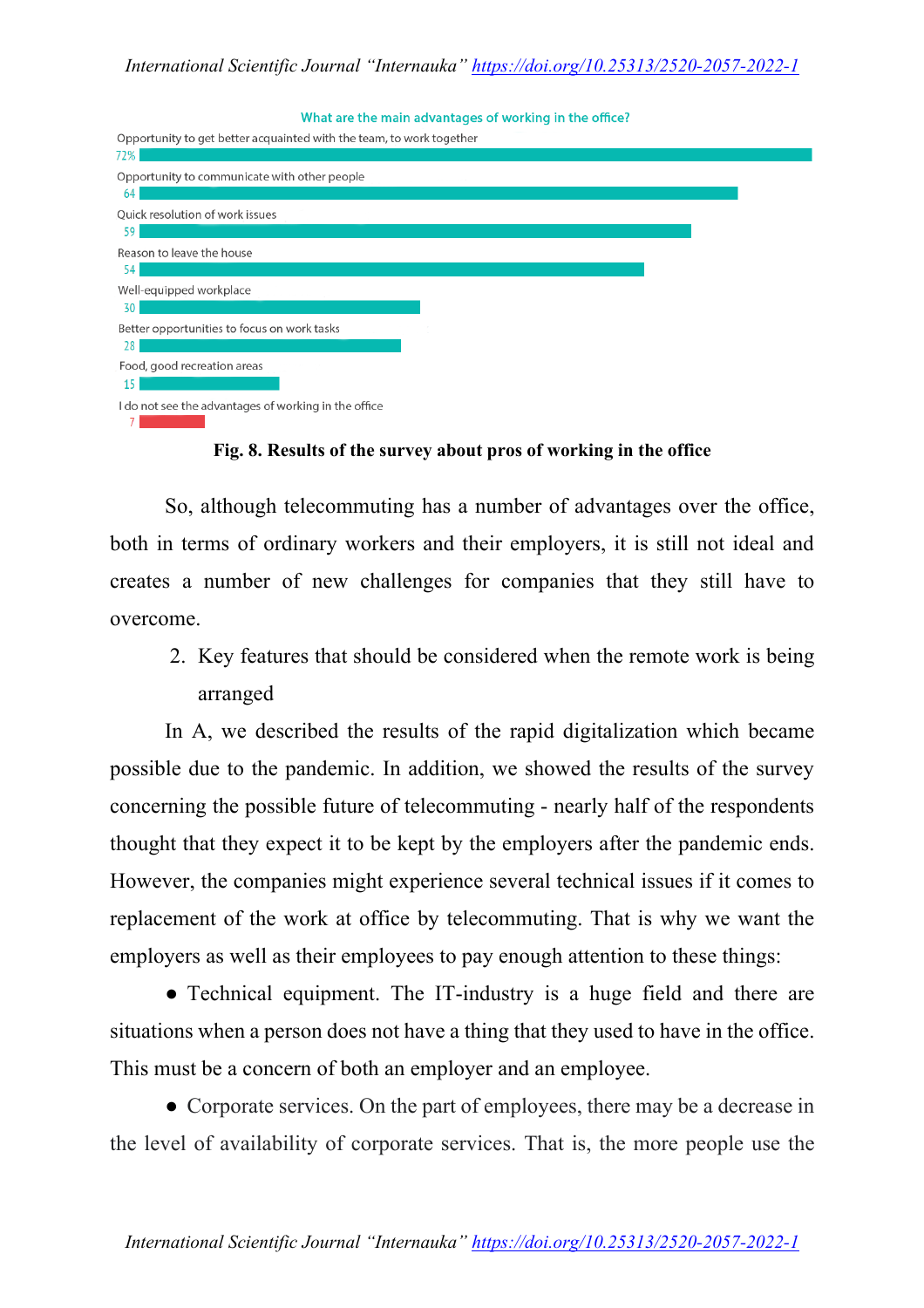same service from the corporate network, the worse the connection will be. Nowadays, this is solved in two ways: using clouds and scaling services [13].

• Mental condition of IT-workers. Although the respondents from the previous survey consider working at home very comfortable, the feeling of loneliness as well as inability to change the working environment might affect the mental state of a person. This can be resolved by providing the staff with flexible timetables and long breaks. Moreover, if it is possible, the company should arrange the communication facilities for the staff so that they can chat or speak online without delays.

● Cybersecurity. As we mentioned in B, cybersecurity is certainly an important thing to consider when the staff have to work from home. Strong security policy is required.

After detailed analysis of the business models during pandemic and tendencies which we have observed above we may propose our own business model based on some existing models [12] considering all benefits we can use from pandemic and avoiding risks.

We have highlighted the following features:

● Products must be distributed only online as in eCommerce because a large part of people stay at home due to the pandemic. In addition to directly selling goods and services, eCommerce involves customer service and support.

• All resources must be distributed wisely and in this case outsourcing comes to help. Also, gathered professional knowledge and free capacity can be monetized and new expertise accumulated. All of the above can be used in the future to improve internal processes and restore the main line of business.

• Main goal is to offer the exact opposite of the competitors' image and traditions. The novelty of the value proposition attracts customers who favor ideas and concepts that differ from the mainstream and popular offers.

• To increase the chances of survival of our business we should use the benefit of the "Shop inside shop" model and offer our products and services on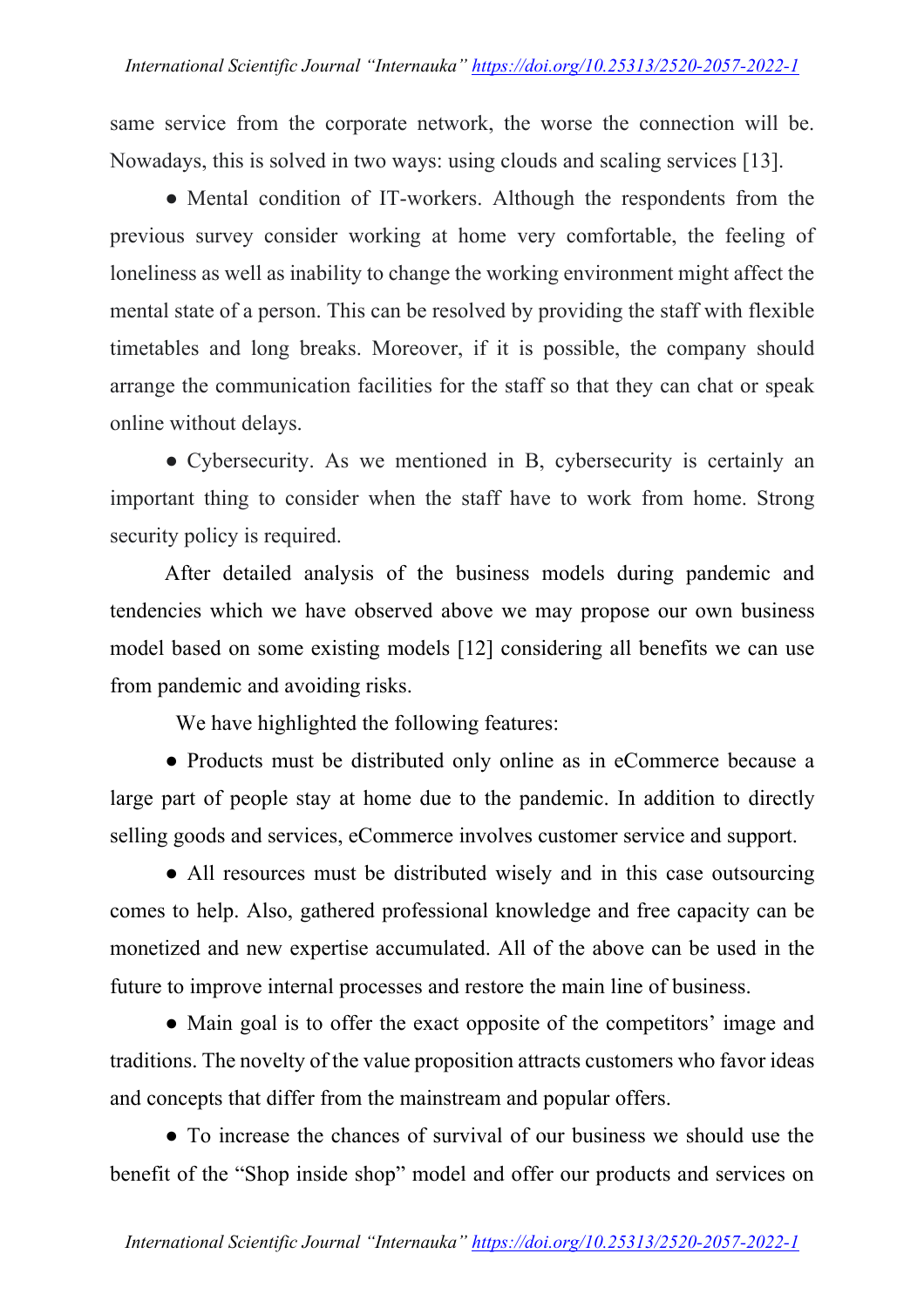other existing shops. The existence of such a combination is characterized by increased efficiency, which has a beneficial effect on both sides. The host establishment benefits from an influx of customers attracted by the goods or services of a small branch and from receiving rent

• Company's resources must be used not only internally but can be sold to other companies. Thus, "inactive" resources contribute to the receipt of additional income over and above the proceeds from the main value proposition.

Considering all those features we have reduced risks of business exit by reducing all expenses and adapting to the pandemic situation while retaining competitiveness.

The only and the most significant disadvantage of this business model is that transformations of existing models into this one may be too complicated and probably unnecessary because they are not yet oriented on the virtual market and it is likely that those businesses have no option to give out part of the work to outsource or sell unused resources to other companies for their own profit. Large part of online shops have already created their own one and they have no need to collaborate with other shops or take part inside other giant shop. Businesses founded on this model must be very stable and will have potential of growth, but they are much less likely to grow rapidly unless the business will have an extremely innovative product.

In addition to creating a business model we have created our KPI which can be used to estimate workers' productivity very precisely and efficiently. This is a crucial part for every business, because aggregated KPI data can show us what workers can improve and what they lack in daily work. Here are some of the most likely worker types that can appear in our business model and their KPI: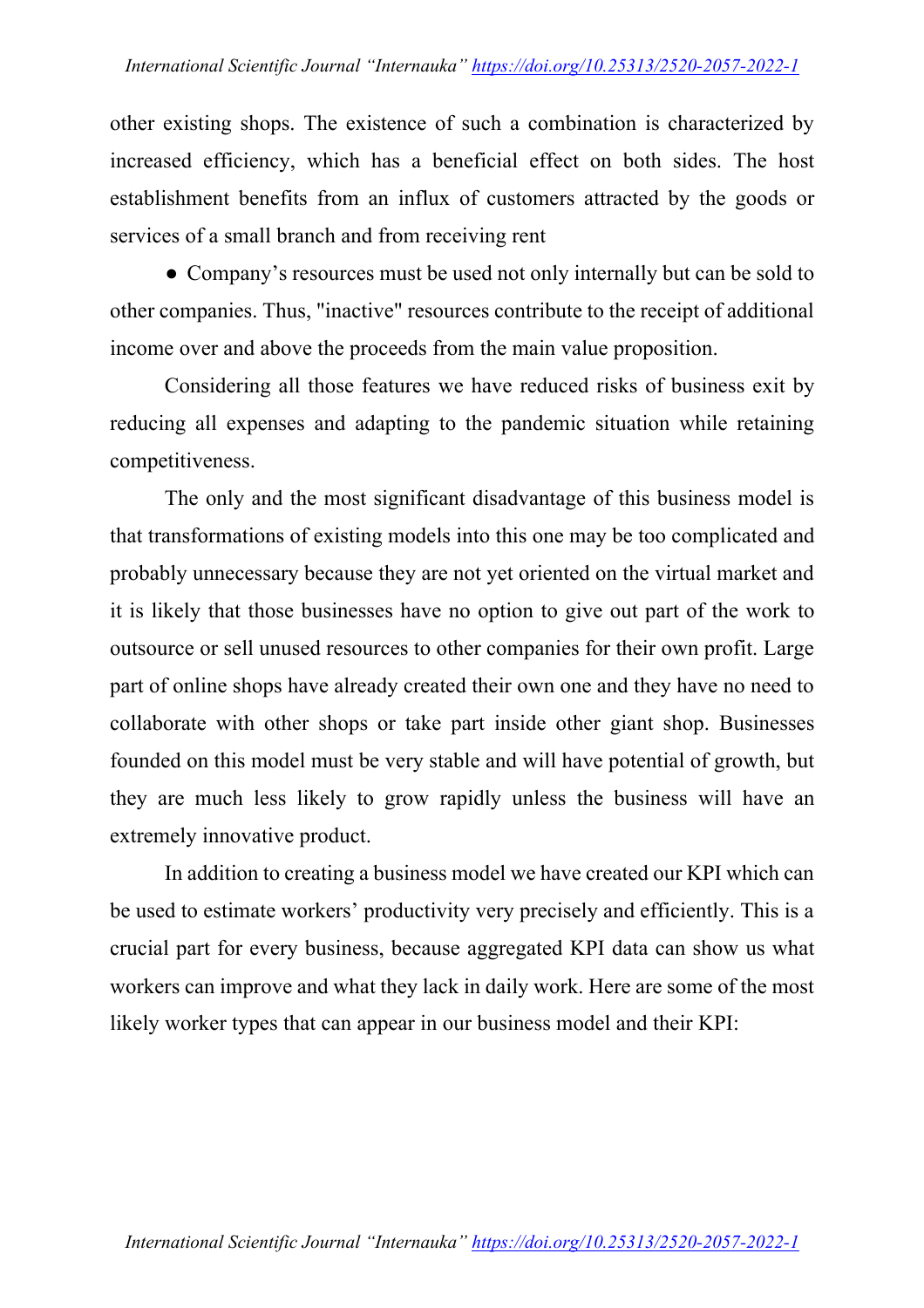*Table 1*

|                         | completed tasks per day considering difficulty                           |
|-------------------------|--------------------------------------------------------------------------|
| Programmers             | salary                                                                   |
|                         | software/hardware costs                                                  |
|                         | people reviewed per day                                                  |
| <b>HR</b> manager       | salary                                                                   |
|                         | emails amount per day                                                    |
|                         | given tasks per day                                                      |
| Team lead               | milestones completed                                                     |
|                         | projects released                                                        |
|                         | created plans                                                            |
| Marketing/sales manager | created strategies                                                       |
|                         | income per week                                                          |
|                         | repeated income                                                          |
|                         | followers flow per day                                                   |
| SMM manager             | likes/comments per post in social media                                  |
|                         | amount of posts per day (their quality is evaluated by indicators above) |

**KPI**

**Conclusion.** We conducted research on the current state of the world ITindustry, based on the data provided by several research institutions. Due to the pandemic, businesses were forced to make changes in work organization, which impacted a lot on. On the other hand, the process of digitalization has sped up having more than a half of the total number of customer interactions being digitized. Also, telecommuting as an outcome of the strict quarantine measures worldwide has become a challenge both for employers and employees. Such issues like the decrease of Internet speed have been possible due to an unexpected shift to telecommuting in many fields of economy, including IT. We compared the features of telecommuting and working in the office, and presented the opinions of Ukrainian IT-industry workers concerning the pros and cons of both types of working conditions. The following stage of our work was the development of a business model that would take into consideration the results of the previous research. It ensures business resilience and safety during the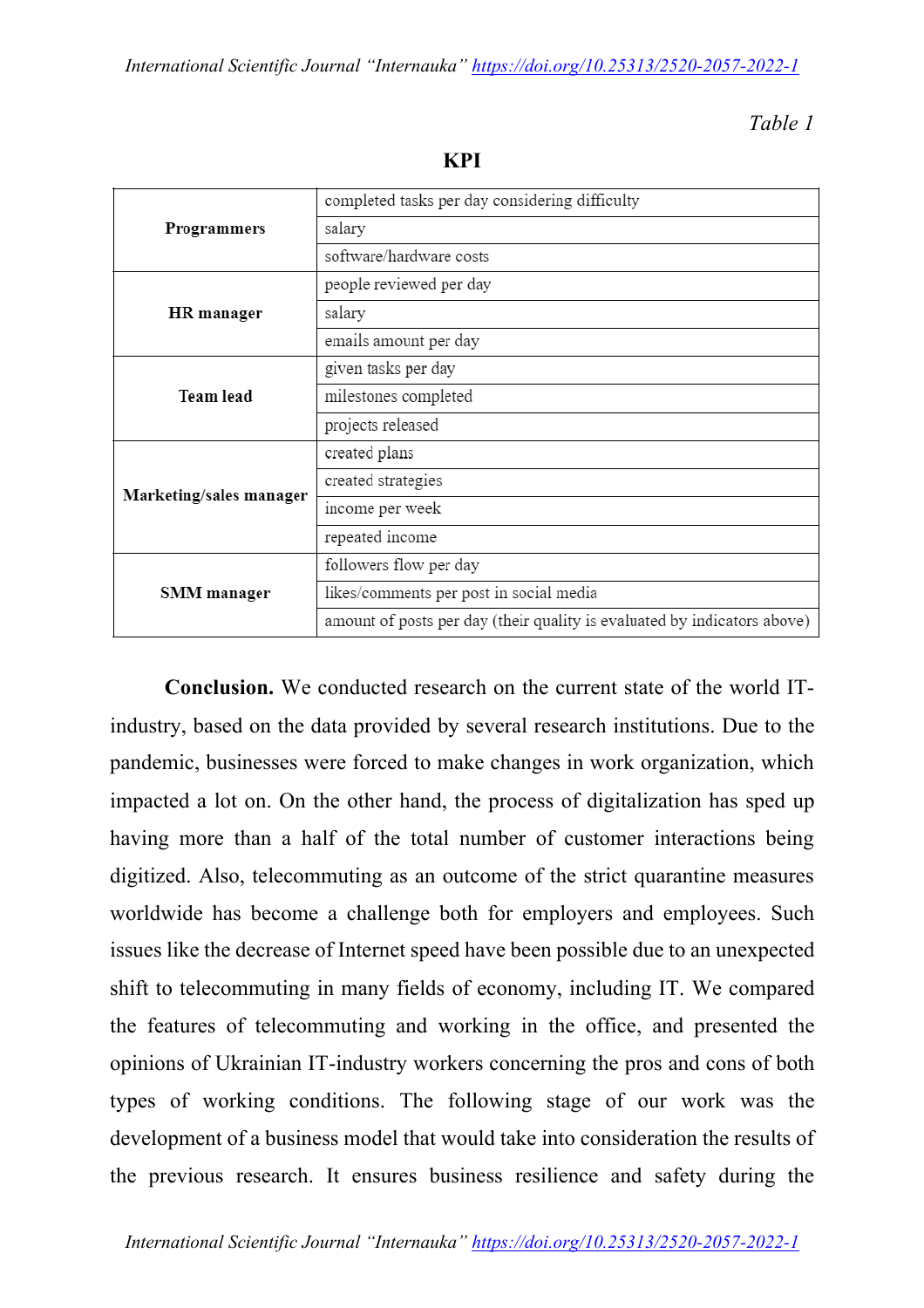pandemic because of using eCommerce, outsourcing, benefits of the "Shop inside shop" model and "inactive" resources contribution. On the last stage of the work, we presented a KPI (Key Performance Indicators) of our business model.

### **References**

- 1. Clark E. Changes in IT Industry Due to Pandemic. *ApexTech*. URL: https://apextechinc.com/changes-in-it-industry-due-to-pandemic/ (date of access: 03.01.2022).
- 2. How COVID-19 has pushed companies over the technology tipping point– and transformed business forever / L. LaBerge et al. *McKinsey&Company*. URL: https://www.mckinsey.com/business-functions/strategy-andcorporate-finance/our-insights/how-covid-19-has-pushed-companies-overthe-technology-tipping-point-and-transformed-business-forever (date of access: 04.01.2022).
- 3. Katz R. ECONOMIC IMPACT OF COVID-19 ON DIGITAL INFRASTRUCTURE. Geneva: ITU, 2020. 35 p. URL: https://www.itu.int/en/ITU-

D/Conferences/GSR/2020/Documents/GSR-20\_Impact-COVID-19-ondigital-economy DiscussionPaper.pdf (date of access: 04.01.2022).

- 4. The 2021 State of Remote Work. *Buffer*. URL: https://buffer.com/2021-stateof-remote-work (date of access: 06.01.2022).
- 5. Productivity and Firm Exit during the COVID-19 Crisis / S. Muzi et al. 2021. 49 p. URL: https://documents1.worldbank.org/curated/en/267581621869749674/pdf/Pro ductivity-and-Firm-Exit-during-the-COVID-19-Crisis-Cross-Country-

Evidence.pdf